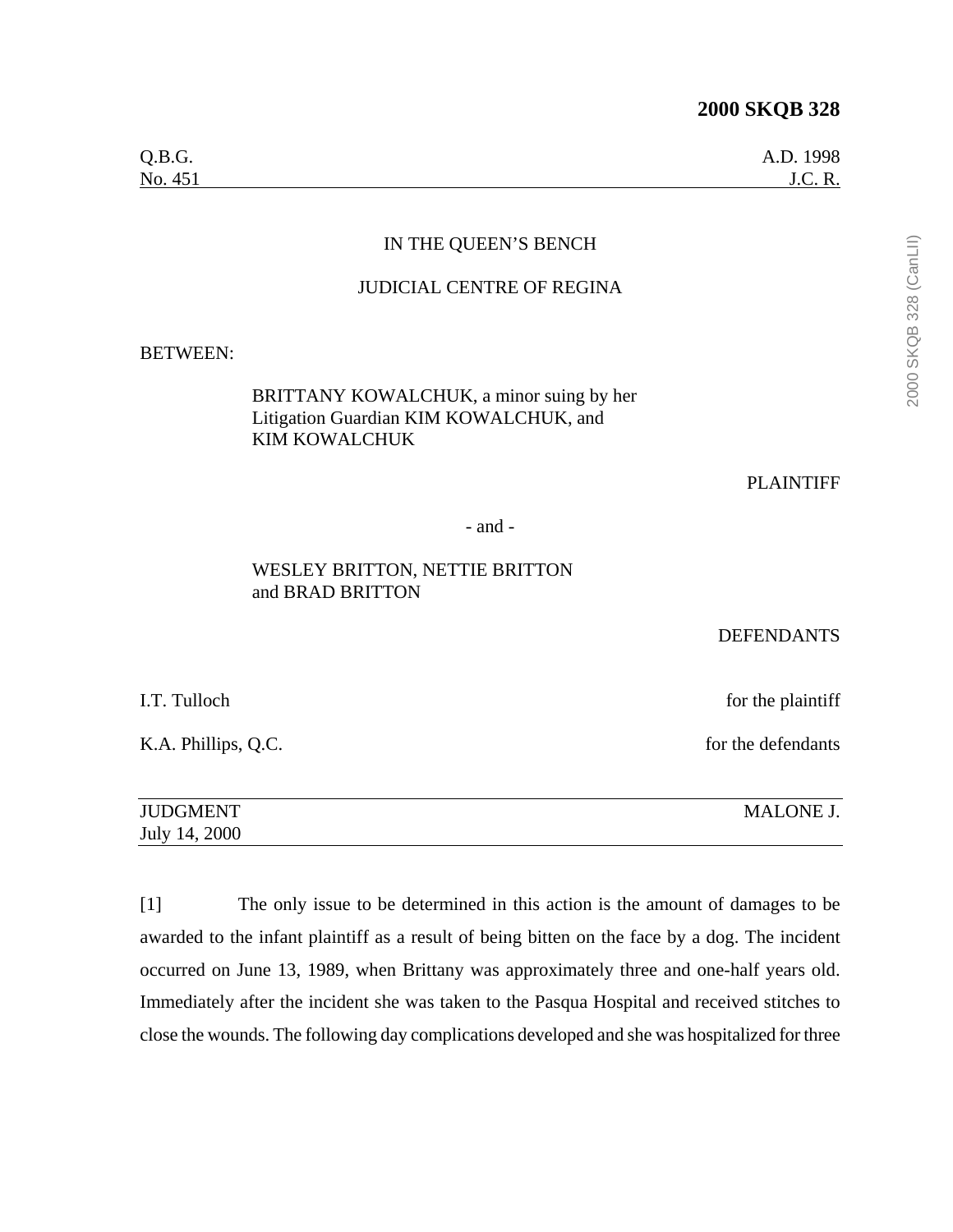days. The wounds to her face eventually healed leaving scar tissue on her left cheek. It was hoped that the scars would disappear over time, however, this did not occur and in October, 1997, Brittany consulted a plastic surgeon, Dr. Lee. Dr. Lee describes her scaring, and the treatment he prescribed therefore, in a letter to counsel for the plaintiff as follows:

> . . . She had a prominent scar measuring about 1.5 cm on the left upper and lower cheek. I felt that the best way to improve the quality of the scar was to do a dermabrasion, the other choice was to do a laser resurfacing. I explained to Brittany that the scars were permanent and the dermabrasion would only improve the look of the scars but not eliminate them.

> On February 16, 1998 I saw her again. Brittany wished to have a dermabrasion of the scar on the left upper and lower cheek done. I arranged an out-patient bed for her to have this done under general anesthetic. On March 23, 1998, she underwent a dermabrasion of the scar on her left cheek.

> On April 20, 1998 she returned to my office. The appearance of the scar on the left upper cheek was significantly improved after the dermabrasion. Some improvement was noted on the scar on the left lower cheek. I asked her to return to see me again in six months time.

> I last saw her on October 26, 1998. The scar on the upper cheek has improved and the scar on the lower cheek is essentially unchanged. The quality of the scars were as good as they can be. Further revision is not recommended as I feel the appearance of the scars cannot be improved further. Brittany will always have visible scarring on her left upper and lower cheek.

[2] At trial I observed Brittany's scars to be apparent even when she was wearing makeup and very noticeable when she was not. As would be expected of a 13 year old girl, she is very self-conscious of the scarring and testified that she never leaves home without wearing makeup. She also testified that she is always asked about her face by new acquaintances which makes her feel awkward and embarrassed. The scarring also becomes more evident after exposure to the sun or when her face becomes red after playing sports or any exertion.

[3] With respect to damages, I have considered the various authorities referred to by counsel and find none of them particularly helpful except that they all deal with facial scarring.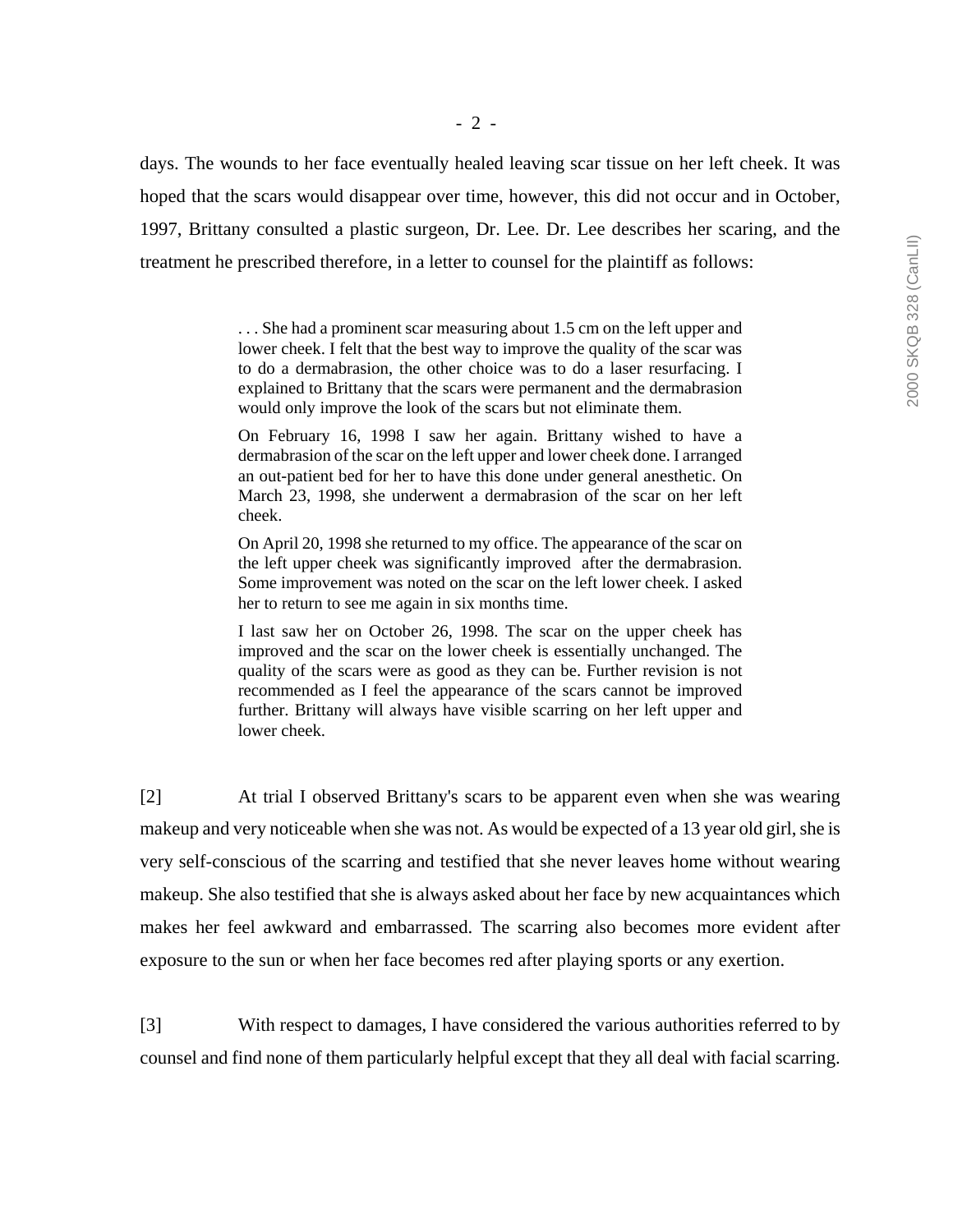- 3 -

In the present circumstances, I am mindful that Brittany's scarring is permanent and noticeable even when she wears makeup. I conclude that this is particularly distressing for a young woman entering her formative years as a teenager. Furthermore, she will no doubt be asked about the scarring for the rest of her life and this will continue to cause her concern and embarrassment.

[4] The incident giving rise to this action occurred on June 13, 1989, and Brittany's damages must be assessed as of that date. In my opinion, an appropriate sum to compensate Brittany for her injuries would be \$25,000.00. I am also satisfied that Brittany's mother has established the claim for special damages of \$630.00.

[5] Counsel for the defendants has suggested that this is not an appropriate case to award pre-judgment interest because of the length of time it has taken to bring the matter to trial. In my opinion, however, Brittany's litigation guardian was entitled to see what effect the scarring would have on her over time and whether the scars themselves would disappear as she grew older. I believe it only appropriate to wait until Brittany reached adolescence before pursuing the action to a final conclusion and accordingly award pre-judgment interest on the damages as I have found them to be.

- [6] Counsel agree that the SHSP claim including pre-judgment interest is \$3,144.15.
- [7] The plaintiff shall therefore have judgment for the following:

|    | General damages                                        | \$25,000.00 |
|----|--------------------------------------------------------|-------------|
| 2. | Special damages                                        | 630.00      |
|    | <b>SHSP</b>                                            | 3,140.15    |
| 4. | Pre-judgment interest on $$25,000.00$ plus $$630.00$ . |             |

[8] The plaintiff is entitled to the taxable costs of the action.